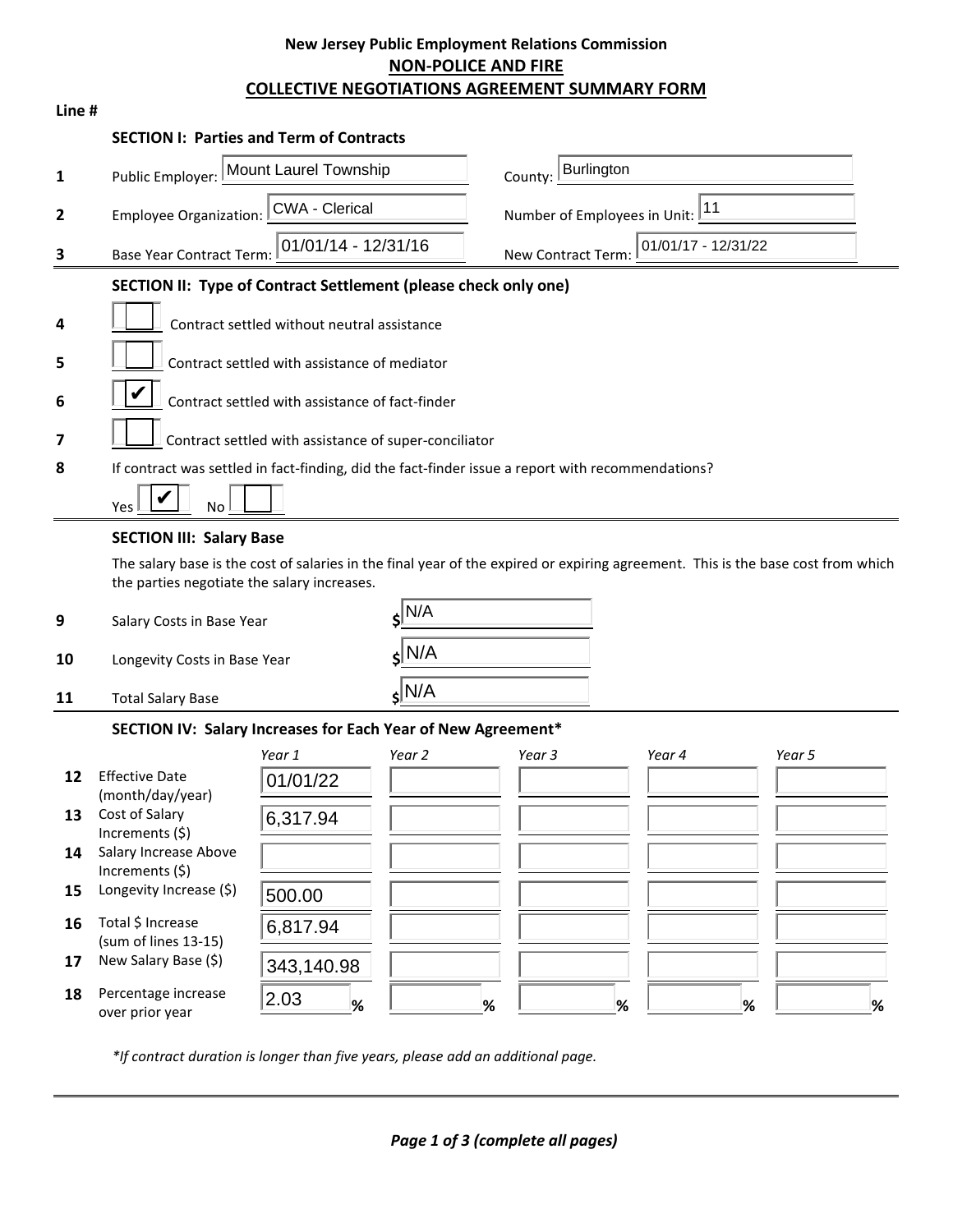| I Mount Laurel Township<br>Emplover: | <b>Employee Organization:</b> $\sqrt{\text{CWA}}$<br>Clerical | Page |
|--------------------------------------|---------------------------------------------------------------|------|
|--------------------------------------|---------------------------------------------------------------|------|

## **SECTION V: Increases in Other Contractual Economic Items or Newly Added Economic Items\***

| 19 | <b>Item Description</b> | <b>Base Year</b><br>$Cost($ \$) | Year 1<br>Increase (\$) | Year 2<br>Increase (\$) | Year 3<br>Increase (\$) | Year 4<br>Increase (\$) | Year 5<br>Increase (\$) |
|----|-------------------------|---------------------------------|-------------------------|-------------------------|-------------------------|-------------------------|-------------------------|
|    |                         |                                 |                         |                         |                         |                         |                         |
|    |                         |                                 |                         |                         |                         |                         |                         |
|    |                         |                                 |                         |                         |                         |                         |                         |
| 20 | Totals(\$):             |                                 |                         |                         |                         |                         |                         |

*\*If contract duration is longer than five years, please add an additional page.*

|    | <b>SECTION VI: Medical Costs</b>                    |                    |                    |
|----|-----------------------------------------------------|--------------------|--------------------|
|    |                                                     | <b>Base Year</b>   | Year 1             |
| 21 | <b>Health Plan Cost</b>                             | $s$ <sup>N/A</sup> | $s$ <sub>N/A</sub> |
| 22 | <b>Prescription Plan Cost</b>                       | $s^{\vert N/A}$    | $s^{N/A}$          |
| 23 | Dental Plan Cost                                    | $s^{\vert N/A}$    | $s^{N/A}$          |
| 24 | Vision Plan Cost                                    | $\varepsilon$ N/A  | $s^{\vert N/A}$    |
| 25 | <b>Total Cost of Insurance</b>                      | $\epsilon$ N/A     | $s^{\vert N/A}$    |
| 26 | <b>Employee Insurance Contributions</b>             | $\epsilon$ N/A     | $\epsilon$ N/A     |
| 27 | Employee Contributions as % of Total Insurance Cost | N/A<br>%           | N/A<br>%           |

*Page 2 of 3 (complete all pages)*